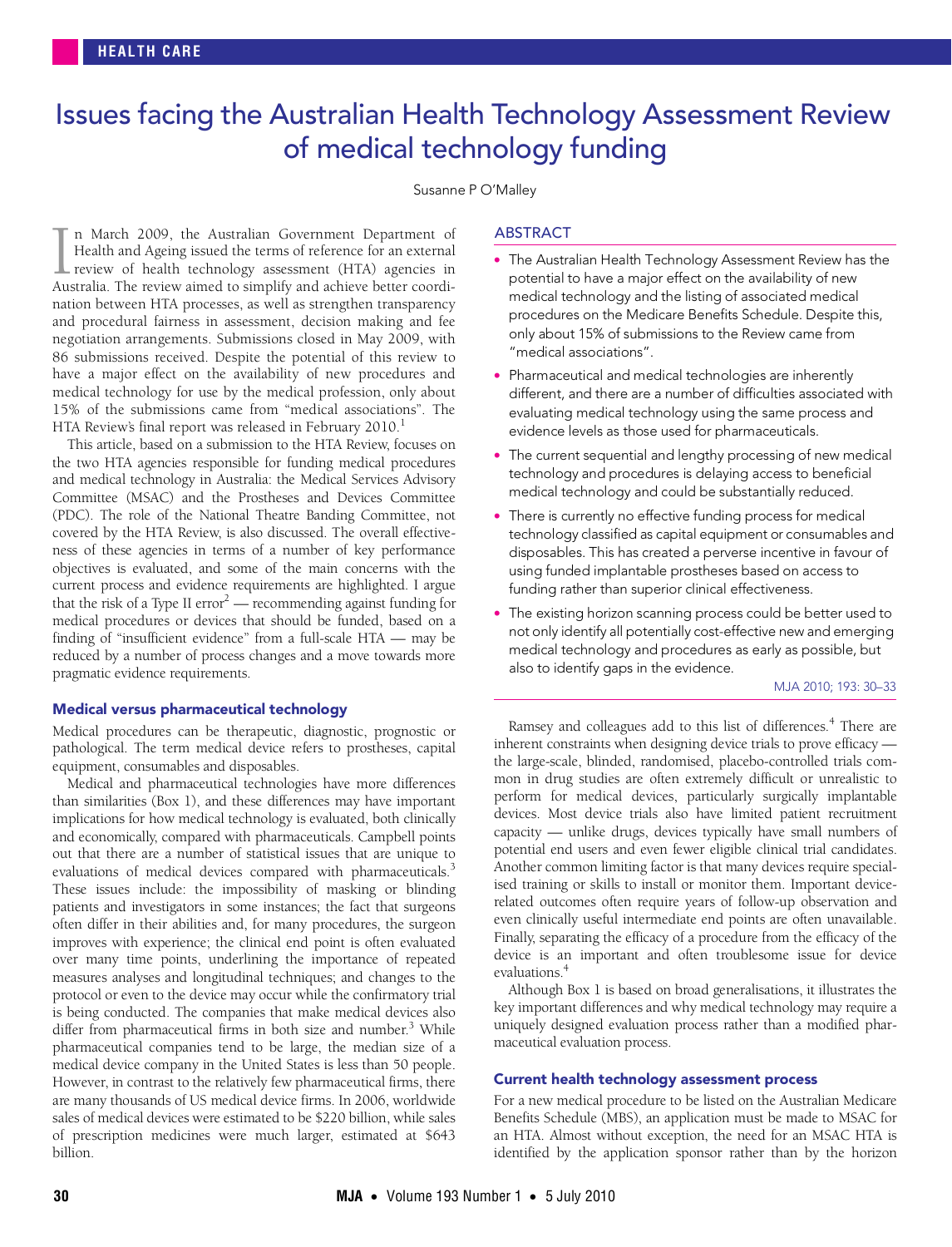<span id="page-1-0"></span>

|                                                           | Medical                                                                                 | Pharmaceutical                     |  |  |
|-----------------------------------------------------------|-----------------------------------------------------------------------------------------|------------------------------------|--|--|
| Cost of production                                        | Ongoing manufacturing costs                                                             | Often low once on market           |  |  |
| Direct doctor involvement in development                  | High                                                                                    | Low                                |  |  |
| Ongoing direct support by company once on market          | High                                                                                    | Low                                |  |  |
| Size of market                                            | Usually small                                                                           | Often huge                         |  |  |
| Alteration to product once on the market                  | Continues evolving during trials and post-market Does not continue evolving post-market |                                    |  |  |
| Typical size of company                                   | Small                                                                                   | Large                              |  |  |
| Evidence required                                         | Not established<br>Level <sup>*</sup>                                                   |                                    |  |  |
| Effect on patient                                         | Usually physical                                                                        | Chemical action                    |  |  |
| Importance of therapy administration skills (eq. surgeon) | High                                                                                    | Low                                |  |  |
| Usual development pathway                                 | Invention of new medical device                                                         | Discovery of new chemical entities |  |  |

scanning process that was introduced in 2004 with the aim of identifying new and emerging technology.<sup>5</sup> All medical devices associated with the new procedure require Therapeutic Goods Administration (TGA) registration before the application for the procedure can be lodged with MSAC. In order to list an implantable prosthesis on the Prostheses List (previously known as Schedule 5) for funding, it must be both registered by the TGA (excluding exempt items such as human tissue) and be part of a medical procedure listed on the MBS. "Theatre banding" is the funding process used to cover the associated theatre costs of the new medical procedure, but a theatre band will only be allocated by the National Theatre Banding Committee once the procedure is listed on the MBS. This sequential funding evaluation process for new medical procedures and associated medical devices is illustrated in [Box 2](#page-1-1).

### Timeliness and processing times

The duration of processing MSAC applications from the month of lodgement until the month of listing on the MBS (positive recommendations only) is shown in [Box 3](#page-2-0). In an attempt to capture the most current average processing time, this table only includes applications lodged in the second half of the decade covered by MSAC (2004–2009). The average duration from lodgement to listing through the MSAC process is just over 30 months (range, 19–48 months). Although it is difficult to discern a pattern, new MBS item numbers that will potentially have a low annual number of claims appear to be processed faster. Such applications include: SIR-Spheres for the treatment of non-resectable liver tumours (280 claims in 2008–09); double balloon enteroscopy (367 claims in 2008–09); capsule endoscopy for Peutz–Jeghers syndrome (only three claims in 2008–09); endoscopic ultrasound and fine needle aspiration for lung cancer (39 claims for half the financial year 2008–09); and sacral nerve stimulation for faecal incontinence (1[6](#page-3-6) claims in 2008–09).<sup>6</sup> These calculations of processing durations appear to contradict the average reported time frame of 18 months from lodgement to listing through the MSAC process.<sup>[7](#page-3-7)</sup>

Based on the average MSAC processing time of 30 months and the 24 months needed by the TGA to process a Class III (high-risk) medical device, the sequential funding evaluation process, with no overlap or parallel processing, can result in total processing times approaching 5 years ([Box 2](#page-1-1)). Often these medical devices have already been approved by the US Food and Drug Administration (FDA) and received European conformity (CE) marking. The processing time for new medical procedures with already FDAapproved and CE-marked Class III medical devices could be halved if the MSAC application was processed in parallel with the application to the TGA, and the evaluation of implantable prostheses was incorporated into the MSAC HTA.

## Lack of early guidance on evidence requirements

At pre-lodgement meetings with sponsors of MSAC applications, the Health Technology and Medical Services Group of the Medical Benefits Division (Department of Health and Ageing) does not provide guidance on the evidence requirements for the new procedure's HTA. The probability of MBS listing of medical procedures is indicated in [Box 4,](#page-2-1) which gives a summary of all known outcomes of applications to MSAC as of June 2009. This shows that less than one in four applications resulted in permanent funding for the full indication applied for by the application's sponsor. The most common reason for not recommending funding was "insufficient" clinical evidence, although more recently lack of proven cost-effectiveness has also been cited. These results indicate that a preliminary outline of the minimal requirements for evidence demonstrating safety, efficacy and effectiveness of the proposed medical procedure needs to be provided at these prelodgement meetings.

<span id="page-1-1"></span>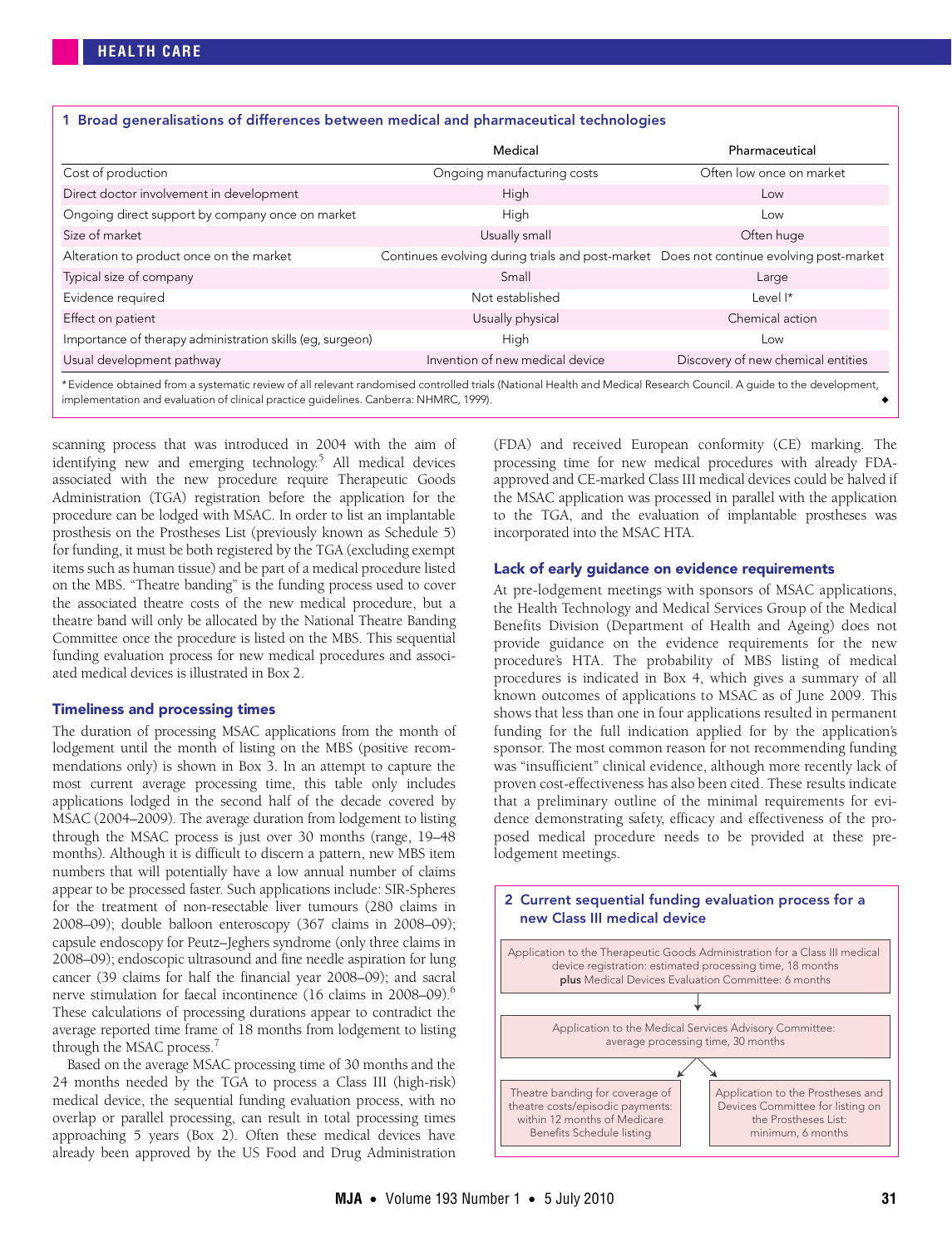<span id="page-2-0"></span>

| Application number and name                                                                                                | Application<br>lodged | Minister<br>sign-off | <b>MBS</b> listina<br>date | Duration | (months) Outcome |
|----------------------------------------------------------------------------------------------------------------------------|-----------------------|----------------------|----------------------------|----------|------------------|
| 1077 Sacral nerve stimulation for faecal incontinence                                                                      | Mar 2004              | <b>Jul 2005</b>      | Nov 2005                   | 20       | P                |
| 1080 Coronary (Radi) pressure wire                                                                                         | May 2004              | Mar 2006             | Nov 2006                   | 30       | P                |
| 1081 Uterine artery embolisation                                                                                           | Jun 2004              | Mar 2006             | Nov 2006                   | 29       |                  |
| 1082 SIR-Spheres® for the treatment of non-resectable liver tumours                                                        | Jun 2004              | Nov 2005             | May 2006                   | 23       |                  |
| 1085 Carbon labelled urea breath test                                                                                      | Sep 2004              | Jun 2006             | Nov 2006                   | 26       | F                |
| 1087 Brain natriuretic peptide assays in the diagnosis and monitoring<br>of heart failure                                  | <b>Jul 2004</b>       | Feb/Aug 2007         | <b>Jul 2008</b>            | 48       | Ρ                |
| 1090 Artificial intervertebral disc replacement                                                                            | Dec 2003              | Jun 2006             | Nov 2006                   | 35       | P/1              |
| 1095 Computed tomography colonography                                                                                      | Jan 2005              | Aug 2006             | Jul 2007                   | 30       | Ρ                |
| 1096 Hepatitis B DNA testing                                                                                               | Mar 2005              | Jun 2007             | Jul 2008                   | 40       | F                |
| 1098 Breast magnetic resonance imaging (MRI)                                                                               | May 2005              | Feb 2007             | Feb 2009                   | 45       | $\overline{1}$   |
| 1102 Double balloon enteroscopy                                                                                            | Sep 2005              | Feb 2007             | Jul 2007                   | 22       | F                |
| 1104 Endoscopic ultrasound and fine needle aspiration for lung cancer                                                      | Dec 2005              | Aug 2007             | Jul 2007                   | 19       | F                |
| 1106 Endoscopic argon plasma coagulation therapy                                                                           | May 2006              | May 2008             | May 2009 <sup>†</sup>      | $36+$    | F                |
| 1107 Acticon artificial bowel sphincter                                                                                    | <b>Jun 2006</b>       | Apr 2008             | Mar 2009                   | 33       | F                |
| 1108 Endobronchial ultrasound +/- fine needle aspiration in lung<br>cancer staging and the diagnosis of mediastinal masses | <b>Jul 2006</b>       | May 2008             | May 2009 <sup>t</sup>      | $34 +$   | P                |
| 1109 Deep brain stimulation for essential tremor and dystonia                                                              | Sep 2006/Feb 2007     | Aug 2008             | May 2009 <sup>t</sup>      | $32+$    | F                |
| 1110 MRI for staging of rectal carcinoma                                                                                   | Sep 2006              | Aug 2008             | May 2009 <sup>t</sup>      | $32+$    | P                |
| 1113 Endovenous laser therapy for varicose veins                                                                           | Oct 2006              | May 2008             | May 2009 <sup>†</sup>      | $31 +$   | F                |
| 1115 Sacral nerve stimulation for urinary indications                                                                      | Mar 2007              | Dec 2008             | May 2009 <sup>†</sup>      | $26+$    | P                |
| 1119 Capsule endoscopy for Peutz-Jeghers syndrome                                                                          | Apr 2007              | May 2008             | Mar 2009                   | 23       | F                |

MBS = Medicare Benefits Schedule. F = full indication funded. P = partial indication funded. I = interim funding. \* Data derived from the MSAC website: http://www.health.gov.au/internet/msac/publishing.nsf/content/home-1 (accessed Jun 2009). † Not listed as at March 2009 — first possible listing date.

The current TGA registration of medical devices does not compare different brands of devices indicated for the same purpose. Almost without exception, applications to MSAC in recent years have been for procedures that include the use of medical devices. This raises the question of the feasibility of evaluating the safety, effectiveness and cost-effectiveness of a medical procedure using one brand of a medical

device, without a process to evaluate "similar" medical devices that become available after the MSAC HTA. Since brand names of medical devices are not used in the descriptors for MBS listings, any device registered by the TGA for the relevant indication is automatically approved as part of the procedure and, in the cases of diagnostic and pathological procedures, the cost of this device is covered as part of the MBS item number. Some equivalency evaluation of similar brands needs to be incorporated into the MSAC process.

# Complexity, coordination, duplication and overprocessing

Although duplication of processes is often the most cited problem by sponsors seeking funding of new medical technology, it is perhaps more a case of overprocessing and lack of coordination.

In some cases, a prosthesis is not listed on the Prostheses List because TGA registration has not been completed by the cut-off date. This is exacerbated by the cut-off date for registration being months before a final decision for listing on the Prostheses List is made. This situation could be avoided by the TGA registration cut-off date being closer to the date of the decision for listing on the Prostheses List.

Simple "me-too" prostheses currently undergo the same processing as complex, high-tech, state-of-the-art prostheses. In many cases, a truncated evaluation process for these uncompli-

# <span id="page-2-1"></span>4 Outcomes of applications to the Medical Services Advisory Committee (MSAC), at June 2009\*

| Outcome                 | No. (%)    |  |  |
|-------------------------|------------|--|--|
| Positive (full funding) | 25 (23%)   |  |  |
| Negative (no funding)   | 34 (31%)   |  |  |
| Interim funding         | 14 (13%)   |  |  |
| Partial funding         | 13 (12%)   |  |  |
| No change               | 5(5%)      |  |  |
| Ineligible              | 11 (10%)   |  |  |
| Withdrawn               | 4 (4%)     |  |  |
| Other                   | 4 (4%)     |  |  |
| Total                   | 110 (100%) |  |  |

\* Data derived from the MSAC website: http://www.health.gov.au/internet/msac/ publishing.nsf/content/home-1 (accessed Jun 2009).

without the accompanying drain on resources.

cated me-too prostheses could be just as effective,

# Transparency and communication

The most recent minutes of a meeting held by MSAC that are publicly available on the Committee's website are those of the 41st meeting, held on 7 March 200[8](#page-3-8).<sup>8</sup> Updates on the progress of applications can also be slow. For instance, the MSAC website lists Application 1139, lodged in April 2009, but in October 2009, 6 months after lodgement, it still gave no details of the Advisory Panel for this application.

The PDC does not provide minutes of its meetings but issues bulletins on an irregular basis. Bulletin Number 27 was issued in October 2008, Bulletin Number 28 in April 2009 and Bulletin Number 29 in July 2009.<sup>9</sup> This is in contrast to the total of eight PDC meetings held between January and July 2009.